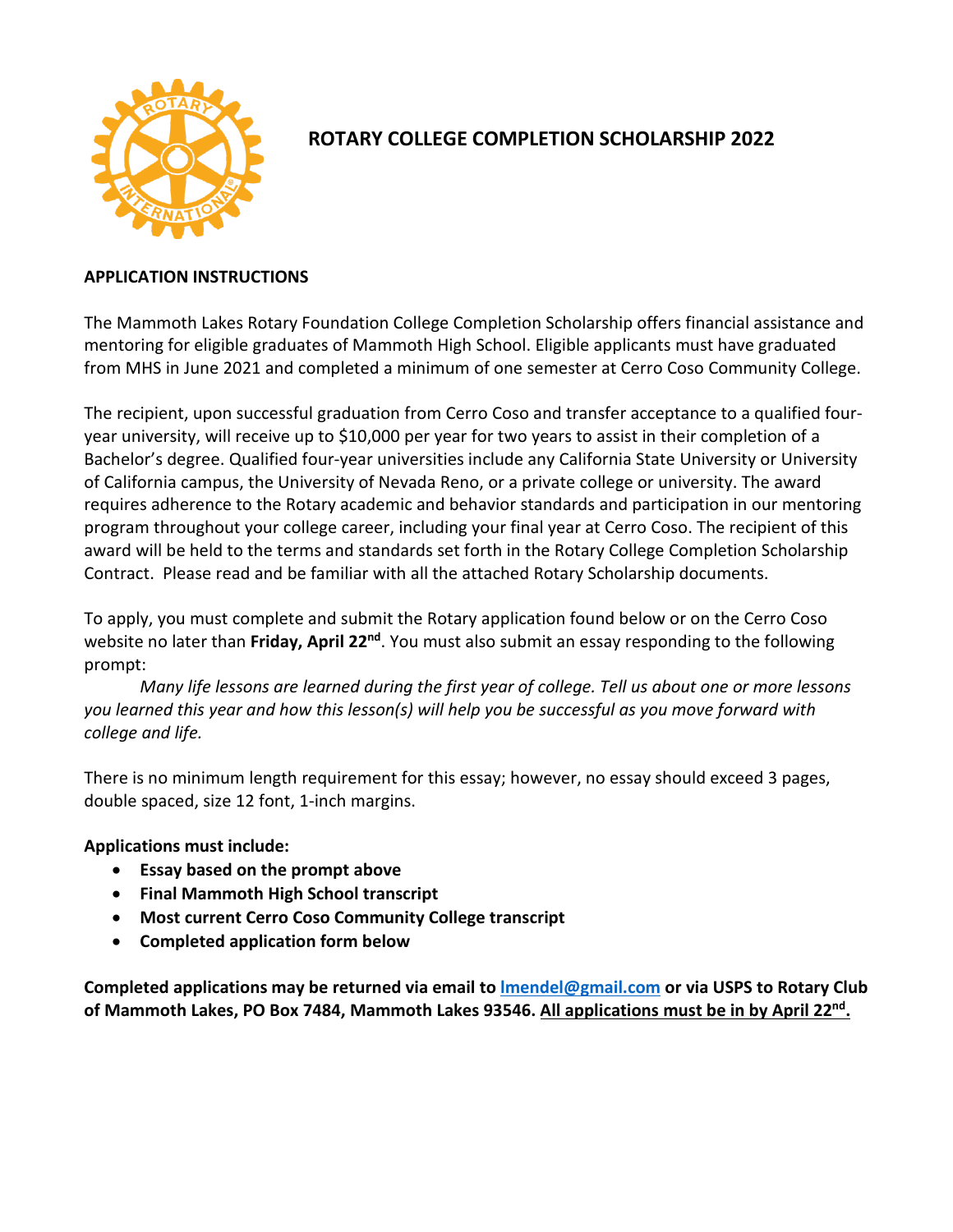# **ROTARY COLLEGE COMPLETION SCHOLARSHIP 2022 mammothlakesrotaryclub.org**

## **Class of 2021**

| <b>Contact Information</b>                                        |
|-------------------------------------------------------------------|
|                                                                   |
|                                                                   |
|                                                                   |
|                                                                   |
|                                                                   |
|                                                                   |
| List your college/university goals                                |
|                                                                   |
|                                                                   |
|                                                                   |
|                                                                   |
| List colleges and/or universities to which you plan to apply      |
| <b>Academic Information</b>                                       |
| Current cumulative GPA__________________                          |
|                                                                   |
|                                                                   |
|                                                                   |
| Are you part of the Dave's Scholar Program (Circle one) Yes<br>No |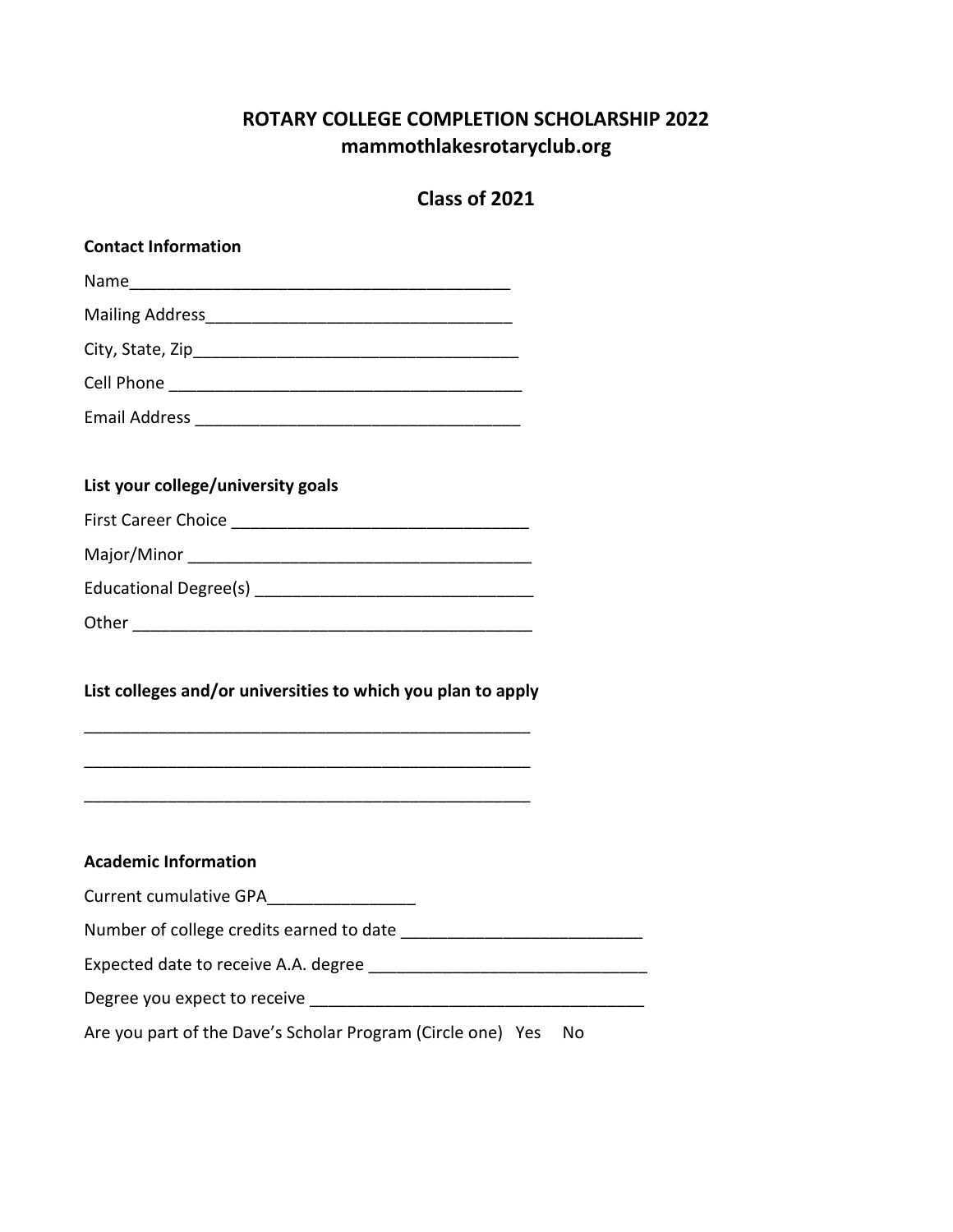| List high school and college clubs and activities                                      |  |
|----------------------------------------------------------------------------------------|--|
|                                                                                        |  |
| List community/volunteer service or service group involvement for the last three years |  |
|                                                                                        |  |
| List work experience over the past three years                                         |  |
|                                                                                        |  |
| List awards or scholarships you received in high school and college                    |  |
|                                                                                        |  |
|                                                                                        |  |

What is the most significant course you have taken at Cerro Coso thus far? What did you learn from that course?

I have read and understand the Rotary Club of Mammoth Lakes Scholarship Program as described on the club's website at https://mammothlakesrotaryclub.org.

Name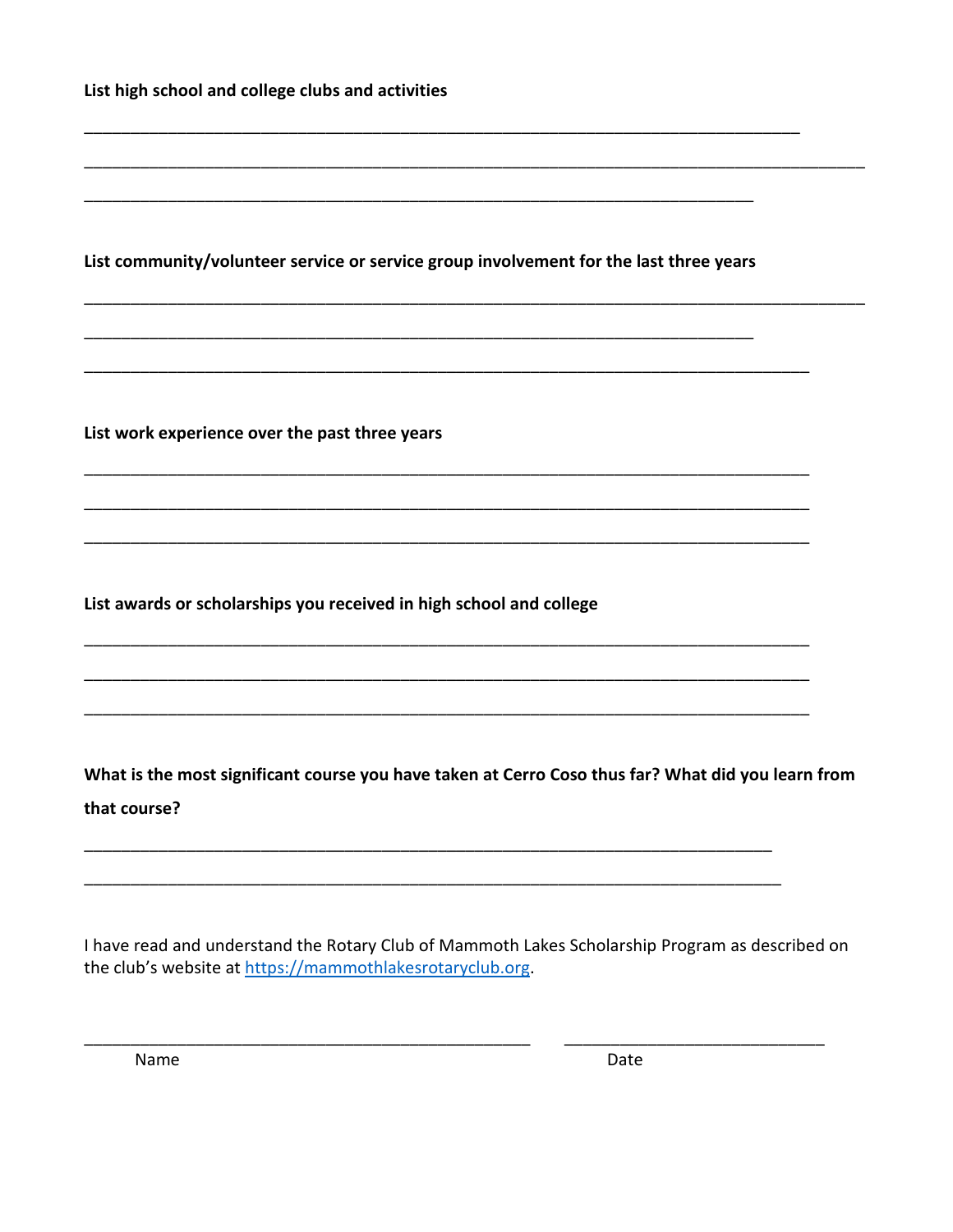### **ROTARY COLLEGE COMPLETION SCHOLARSHIP 2022**

### **STUDENT CONTRACT**

I. The scholarship recipient (awardee) must maintain the following academic and community standards\* while enrolled at Cerro Coso Community College. Those standards include:

- a. Submission of an academic plan (shared with Rotary) in the fall of the sophomore year at CC.
- b. Enrollment as a full-time student in on-ground classes.
- c. Maintenance of a minimum 3.0 GPA, with a cumulative GPA of 3.25 upon graduation from Cerro Coso, in order to ensure eligibility for the WUE at UNR.
- d. Maintenance of standards of behavior commensurate with the ideals of Rotary International while at CC and throughout their university career.
- e. Uphold the terms and standards as a Dave's Scholar for the Mammoth Lakes Foundation scholarship while at CC.
- f. Respond promptly to emails, phone calls or texts from the Rotary Scholarship Committee member designee.
- g. Graduate with both an Associate degree as well as fully transfer-ready within 4 semesters.
- h. Acceptance for transfer to an approved four-year university.

*\* NOTE: Standards and requirements established within this program are not intended to force the scholarship committee into an unintended outcome. The committee will have the discretion to grant exceptions on a case-by-case basis, with the advice and consultation of Cerro Coso administration. The principal test in making exceptions, however, must remain that the student will complete the four-year Bachelor's degree. Club funds will not be distributed unless that goal can be assured.*

- II. The Rotary Scholarship funds become available once the recipient has formally enrolled at a four-year college or university and registered for classes.
	- a. The Rotary Scholarship is intended to cover the cost of tuition up to \$10,000 per year for two years. **Should the tuition be less than \$10,000 per year, that lower amount will be paid.**